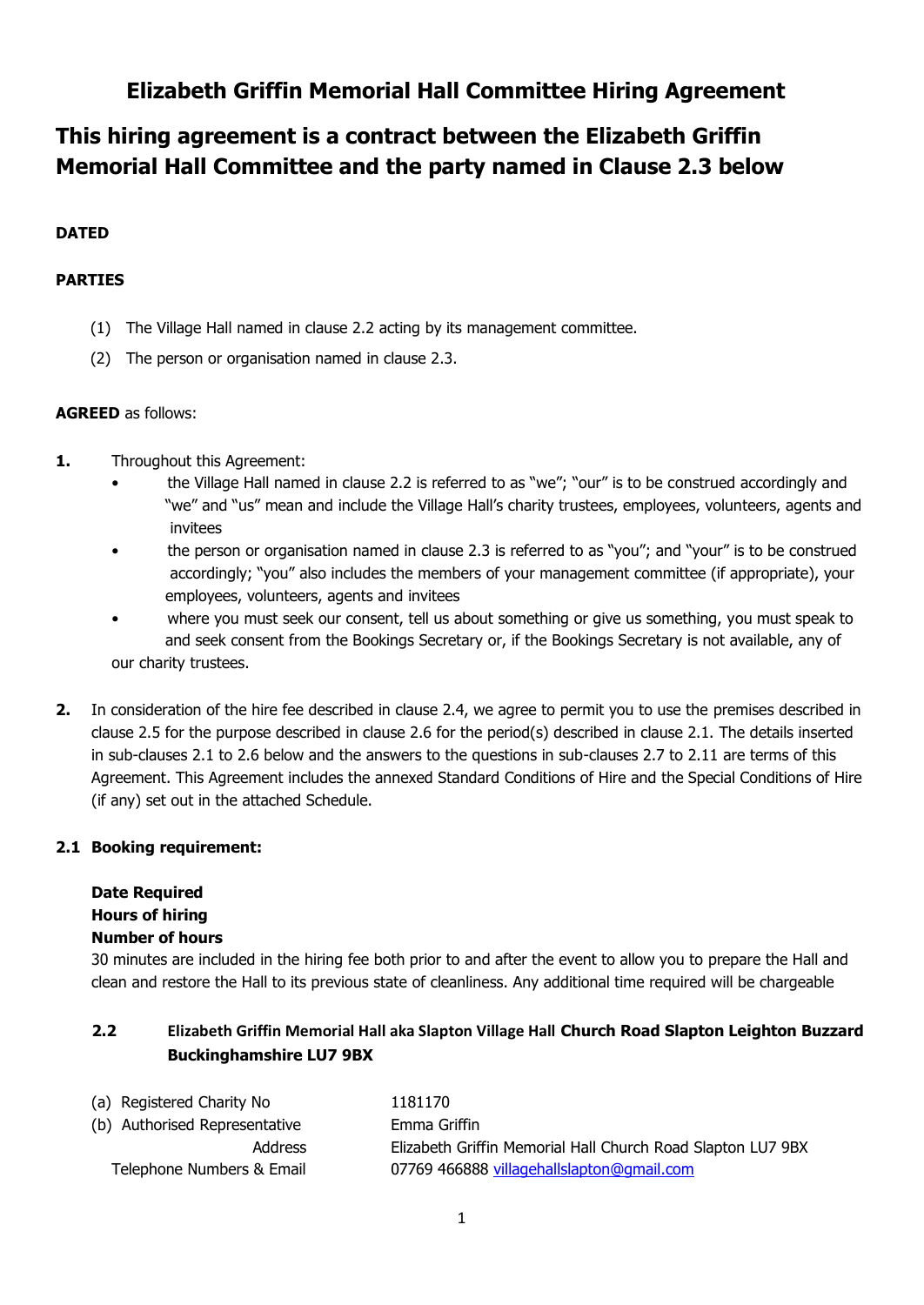## **2.3 Hirer:**

- (a) Name
- (b) Organisation
- (c) Name of Organisation's Authorised Representative Address, Telephone Numbers & Email

#### **2.4 Hire Fee**

| Hire Fee | £ |
|----------|---|
| Deposit  | £ |

You must pay the deposit and the hiring fee at the time you sign this Agreement. Preferred method of payment is by Internet Banking.

The payment is to be sent to:

|                         | Name of Account Slapton Elizabeth Griffin Memorial Hall |
|-------------------------|---------------------------------------------------------|
| Account Number 45510717 |                                                         |
| Sorting Code            | 53-70-11                                                |
| <b>Bankers</b>          | National Westminster Bank PLC                           |
| Reference               | Your surname and Date of Hire                           |
|                         |                                                         |

Cheques may be acceptable at the discretion of the Bookings Secretary and payable to: **Slapton Elizabeth Griffin Memorial Hall.**

Confirmation of hiring will be after receipt of cleared funds

## **2.5 Premises**

Whole of hall

| <b>Purpose/description of hiring:</b><br>2.6 |                                                           |          |
|----------------------------------------------|-----------------------------------------------------------|----------|
| 2.7                                          | Will tickets be sold for your event?                      | Yes / No |
| 2.8                                          | Is food to be provided at the event?                      | Yes / No |
| 2.9                                          | Is alcohol to be provided at the event?                   | Yes / No |
| 2.10                                         | Will there be exhibition of a film?                       | Yes / No |
| 2.11                                         | Will live music be performed or<br>recorded music played? | Yes / No |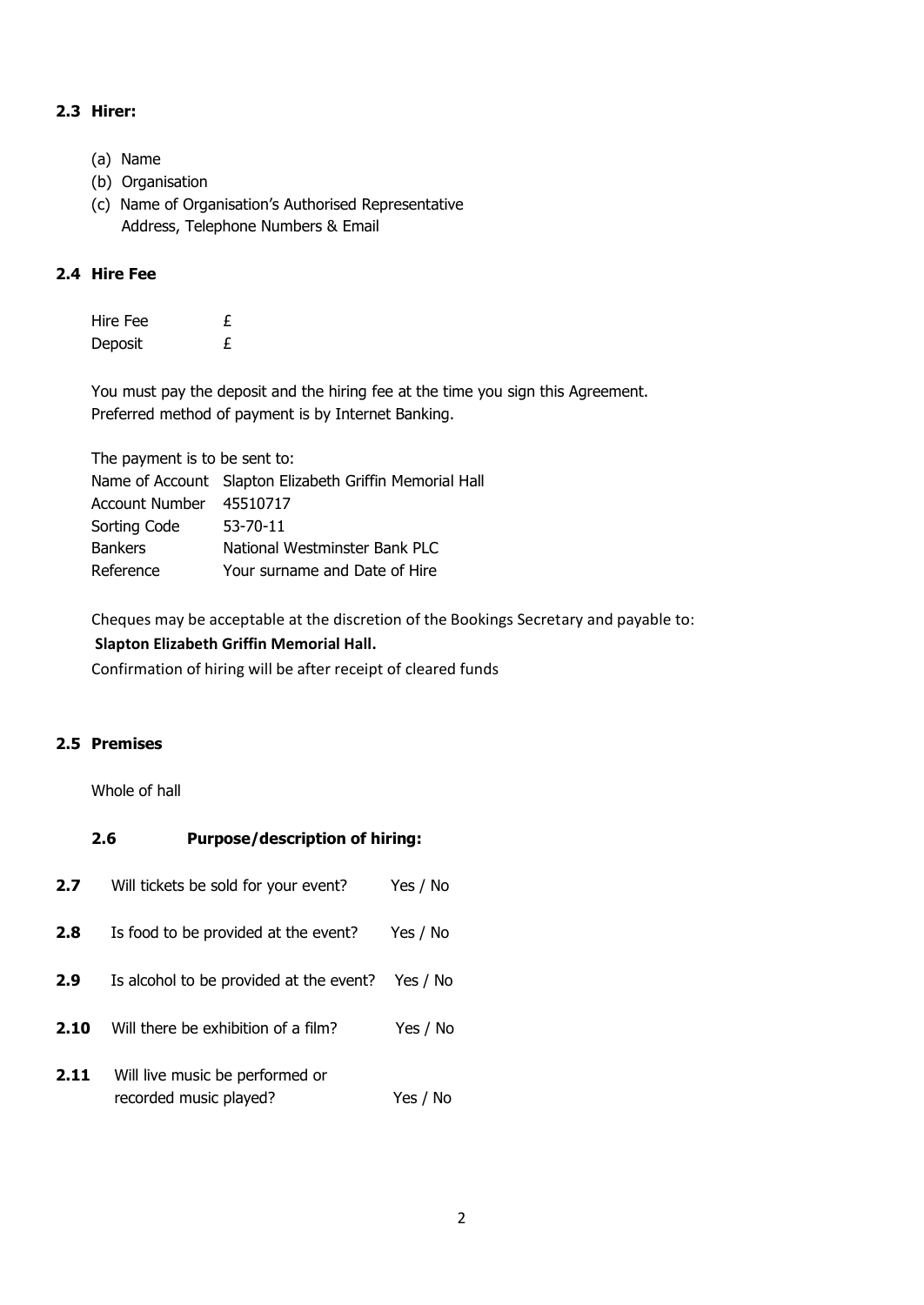**3.** You agree not to exceed the maximum permitted number of people per room including the organisers/performers

Main hall: 100 persons

**4.** The hall has a licence:

with the Performing Right Society (PRS) for the performance of copyright music

We do not have a Premises Licence. This Agreement gives permission to you for a performance of live music, the playing of recorded music, or an exhibition of a film but only in accordance with the Deregulation Act 2015.

- (i) You are responsible for ensuring that screenings of film abide by age classification ratings.
- (ii) You agree that if regulated entertainment outside of the Deregulation Act 2015 is to be held you will obtain our consent to give notice of a TEN to the licensing authority.
- (iii) You agree to obtain our consent to give notice of your intention to provide alcohol at the event and to give notice of a TEN to the licensing authority.

If you fail to comply with (i), (ii) or (iii) above, we will cancel the hiring without compensation. This is because there is a limit on the number of TENs that can be granted annually for any premises. Lack of co-operation could affect future fundraising by us and by local voluntary organisations.

- **5.** You agree with us to be present (by your authorised representative, if appropriate) during the hiring and to comply fully with this Agreement.
- **6.** We and you hereby agree that the Standard Conditions of Hire (see below), together with any additional conditions imposed under the Premises Licence or that we deem necessary, form part of the terms of this Agreement unless we and you agree in writing.
- **7.** None of the provisions of this Agreement are intended to or will operate to confer any benefit pursuant to the Contracts (Rights of Third Parties) Act 1999 on a person who is not named as a party to this Agreement.

#### **Signed by the person named at 2.2(b) above, duly authorised, on behalf of the Village Hall.**

Signature……………………………………………………………………………………………………………………

**Signed by the person named at 2.3(a) above or at 2.3(c) above, duly authorised, on behalf of the organisation named at 2.3(b) above, where applicable**.

Signature………………………………………………………………………………………………………………….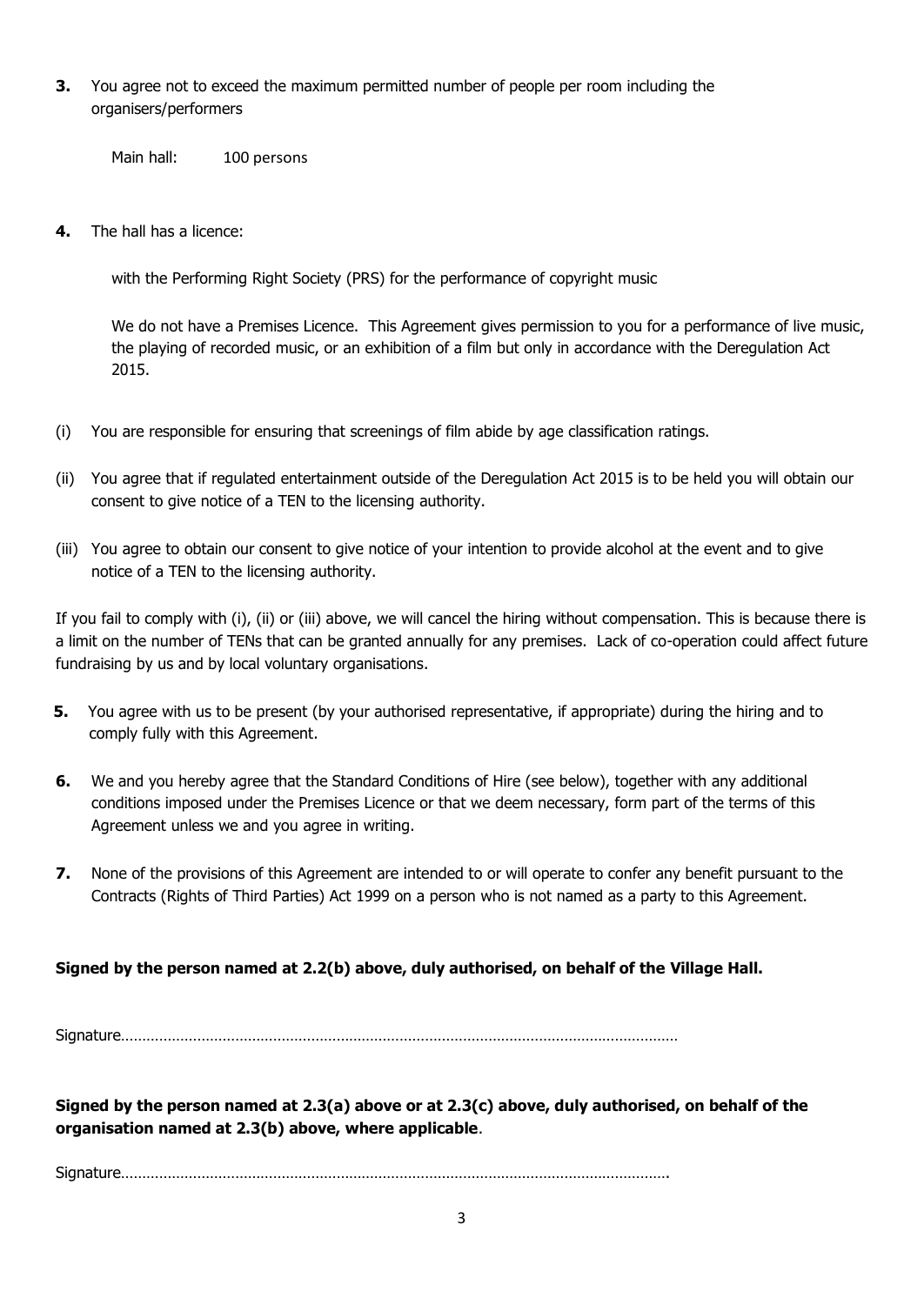## **Standard Conditions of Hire**

If you are in any doubt as to the meaning of any of the Conditions, you must seek clarification from us without delay.

#### **1. Age**

You, not being a person under 18 years of age, hereby accept responsibility for being in charge of and on the premises at all times when the public are present and for ensuring that all Standard Conditions under this Agreement relating to management and supervision of the premises are met.

#### **2. Supervision**

During the period of the hiring, you are responsible for:

- (i) supervision of the premises, the fabric and the contents;
- (ii) care of the premises, safety from damage however slight or change of any sort; and
- (iii) the behaviour of all persons using the premises whatever their capacity, including proper supervision of car parking arrangements so as to avoid obstruction of the highway.

As directed by us, you must make good or pay for all damage (including accidental damage) to the premises or to the fixtures, fittings or contents and for loss of contents.

#### **3. Use of premises**

You must not use the premises (including the car park,) for any purpose other than that described in the Agreement and must not sub-hire or use the premises or allow the premises to be used for any unlawful or unsuitable purpose or in any unlawful way nor do anything or bring on to the premises anything which might endanger the premises or render invalid any insurance policies covering the premises nor allow the consumption of alcohol without our written permission.

#### **4. Insurance and indemnity**

- (i) You are liable for:
- (a) the cost of repair of any damage (including accidental and malicious damage) done to any part of the premises including its curtilage or its contents
- (b) all claims, losses, damages and costs made against or incurred by us, our employees, volunteers, agents or invitees in respect of damage or loss of property or injury to persons arising as a result of your use of the premises (including the storage of equipment).
- (c) all claims, losses, damages and costs made against or incurred by us as a result of any nuisance caused to a third party as a result of your use of the premises), and subject to sub-clause (ii), you must indemnify us against such liabilities.
- (ii) We will take out adequate insurance to insure the liabilities described in sub-clauses (i)(a) and (b) above and may, in our discretion and in the case of non-commercial hirers, insure the liabilities described in subclauses (i)(c) and (d) above. We will claim on our insurance for any liability you incur but you must indemnify us against:
- (a) any insurance excess incurred and
- (b) the difference between the amount of the liability and the monies we receive under the insurance policy.
- (iii) Where we do not insure the liabilities described in sub-clauses (i)(c) and (d) above, you must take out adequate insurance to insure such liability and on demand must produce the policy and current receipt or other evidence of cover to our Bookings Secretary. If you fail to produce such policy and evidence of cover, we will cancel this Agreement and re-hire the premises to another hirer.

We are insured against any claims arising out of our own negligence.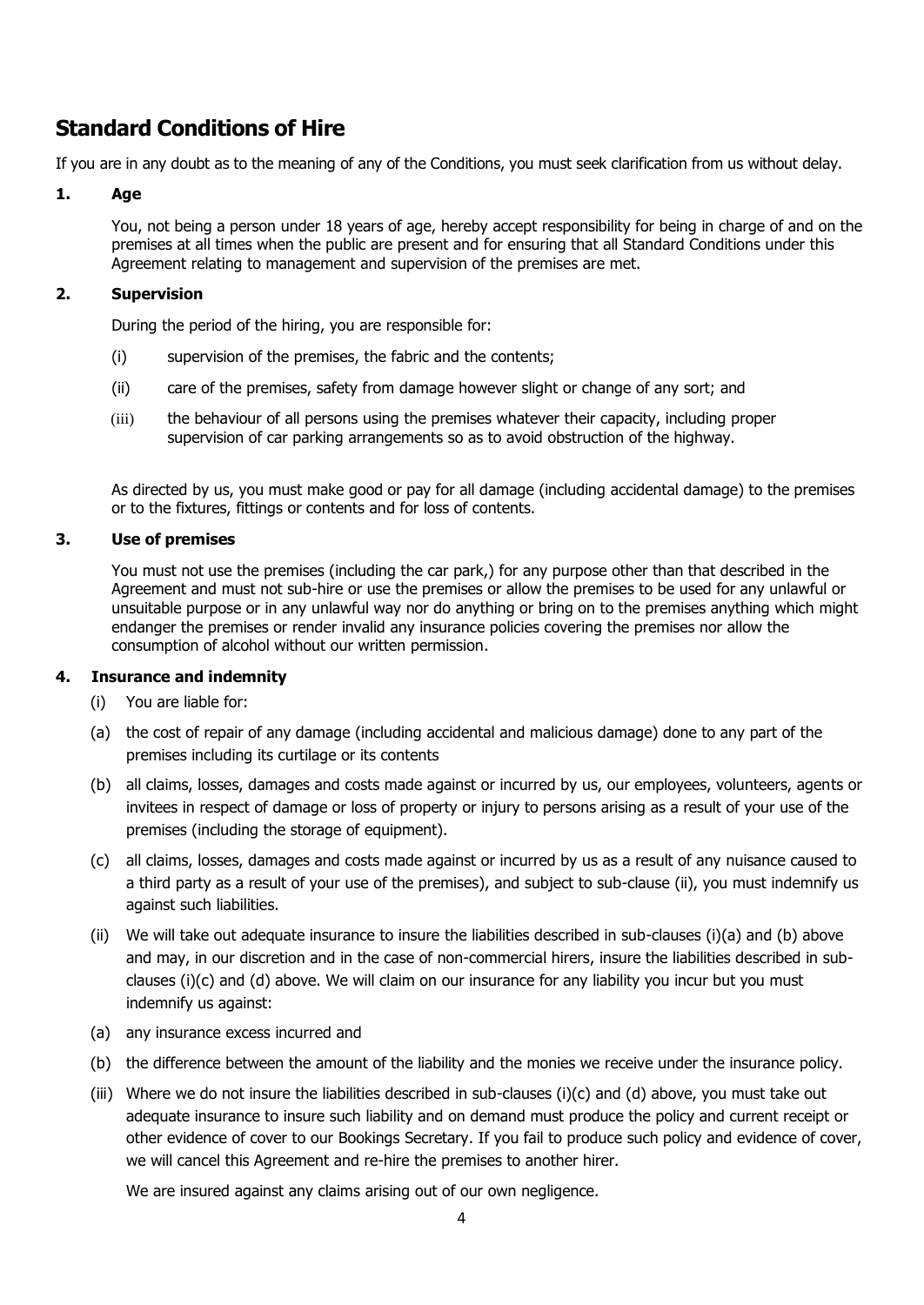#### **5. Gaming, betting and lotteries**

You must ensure that nothing is done on or in relation to the premises in contravention of the law relating to gaming, betting and lotteries.

#### **6. Music Copyright licensing**

You must ensure that we hold relevant licences under Performing Right Society (PRS) and the Phonographic Performance Licence (PPL) or, where appropriate, you must hold such licence(s).

#### **7. Music**

You must have our written permission for performance of live music and the playing of recorded music under the Deregulation Act 2015. This Agreement confers that permission.

#### **8. Film**

You must restrict children from viewing age-restricted films classified according to the recommendations of the British Board of Film Classification. You must ensure that you have the appropriate copyright licences for film. This Agreement confers the required permission on you. (The Deregulation Act 2015 requires you to have our written permission to show a film).

#### **9. Safeguarding children, young people and vulnerable adults**

You must ensure that any activities for children, young people and other vulnerable adults are only provided by fit and proper persons in accordance with the Safeguarding Vulnerable Groups Act 2006 and any subsequent legislation. When requested, you must provide us with a copy of your Safeguarding Policy and evidence that you have carried out relevant checks through the Disclosure and Barring Service (DBS).

#### **10. Public safety compliance**

You must comply with all conditions and regulations made in respect of the premises by the Local Authority, the Licensing Authority, and our fire risk assessment or otherwise, particularly in connection with any event which constitutes regulated entertainment, at which alcohol is sold or provided or which is attended by children. You must also comply with our health and safety policy.

You must call the Fire Service to any outbreak of fire, however slight, and give details to our Bookings Secretary.

(i) You acknowledge that you have received instruction in the following matters:

- The action to be taken in event of fire. This includes calling the Fire Brigade and evacuating the hall.
- The location and use of fire equipment.
- Escape routes and the need to keep them clear.
- Method of operation of escape door fastenings.
- Appreciation of the importance of any fire doors and of closing all fire doors at the time of a fire.
- Location of the first aid box.

(ii) In advance of any activity whether regulated entertainment or not you must check the following items:

- That all fire exits are unlocked and panic bolts are in good working order.
- That all escape routes are free of obstruction and can be safely used for instant free public exit.
- That any fire doors are not wedged open.
- That exit signs are illuminated.
- That there are no fire-hazards on the premises.
- That emergency lighting supply illuminating all exit signs and routes are turned on during the whole of the time the premises are occupied (if not operated by an automatic mains failure switching device).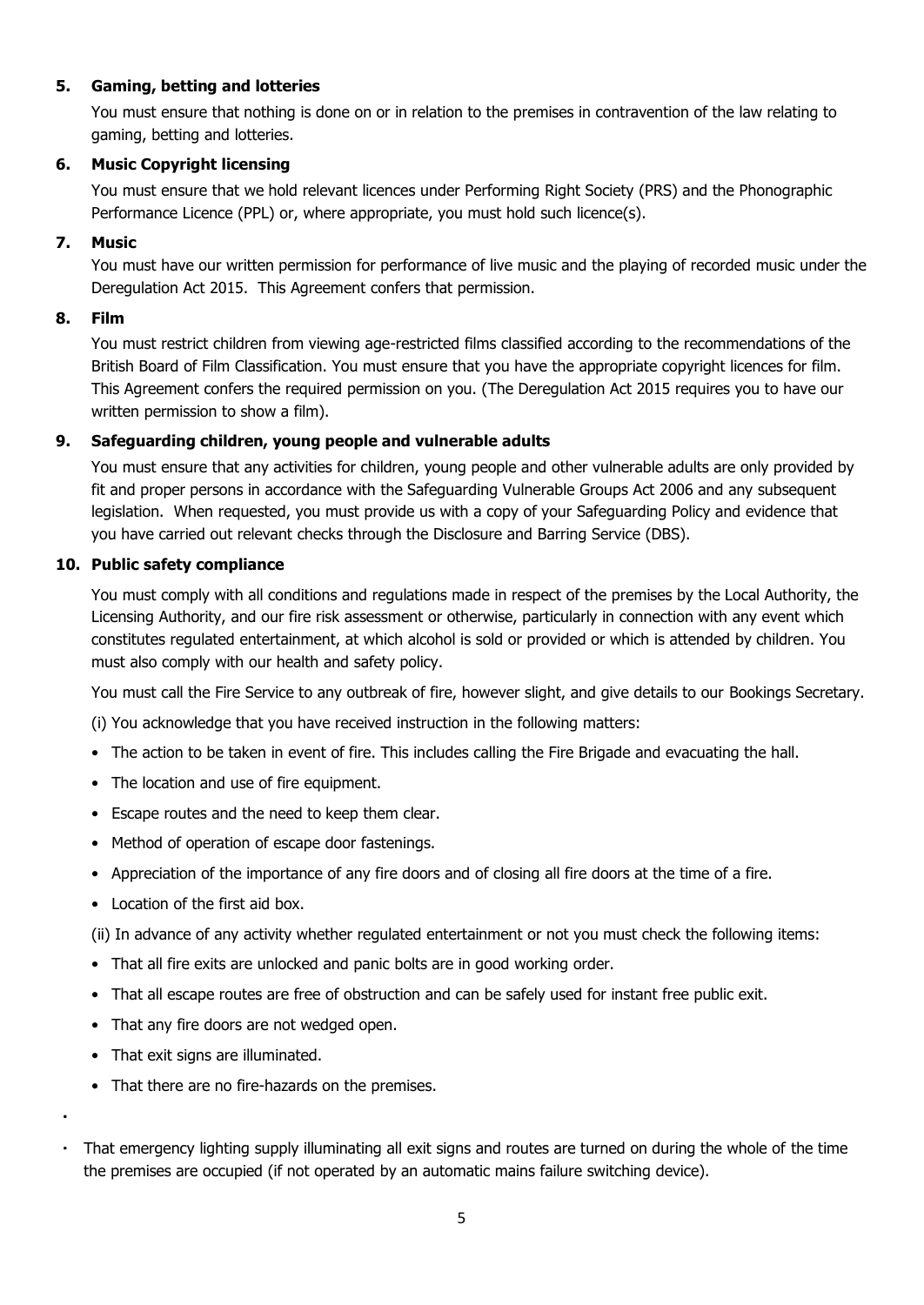#### **11. Noise**

You must ensure that the minimum of noise is made on arrival and departure, particularly at night. You must, if using sound amplification equipment, make use of any noise limitation device provided at the premises and comply with any other licensing condition for the premises.

#### **12. Drunk and disorderly behaviour and supply of illegal drugs**

You must ensure that in order to avoid disturbing neighbours of the hall and avoid violent or criminal behaviour:

(i) no one attending the event consumes excessive amounts of alcohol

(ii) no illegal drugs are brought onto the premises.

Drunk and disorderly behaviour is not permitted either on the premises or in its immediate vicinity. We will ask any person suspected of being drunk, under the influence of drugs or who is behaving in a violent or disorderly way to leave the premises in accordance with the Licensing Act 2003.

#### **13. Food, health and hygiene**

You must, if preparing, serving or selling food, observe all relevant food health and hygiene legislation and regulations. In particular dairy products, vegetables and meat on the premises must be refrigerated and stored in compliance with the Food Temperature Regulations. The premises are/ provided with a refrigerator and thermometer.

#### **14. Electrical appliance safety**

You must ensure that any electrical appliances brought by you to the premises and used there are safe, in good working order, and used in a safe manner in accordance with the Electricity at Work Regulations 1989. Where a residual circuit breaker is provided you must make use of it in the interests of public safety.

#### **15. Stored equipment**

We accept no responsibility for any stored equipment or other property brought on to or left at the premises, and all liability for loss or damage is hereby excluded. All equipment and other property (other than stored equipment) must be removed at the end of each hiring or we will charge fees each day or part of a day at the hire fee per hiring until the same is removed.

We may, in our discretion, dispose of any items referred to below by sale or otherwise on such terms and conditions as we think fit, and charge you any costs we incur in storing and selling or otherwise disposing of the same, in any of the following circumstances:

(i) your failure either to pay any charges in respect of stored equipment due and payable or to remove the same within seven days after the agreed storage period has ended

(ii) your failure to dispose of any property brought on to the premises for the purposes of the hiring.

#### **16. Smoking**

You must comply with the prohibition of smoking in public places provisions of the Health Act 2006 and regulations made thereunder. We will ask any person who breaches this provision to leave the premises. You must ensure that anyone wishing to smoke does so outside and disposes of cigarette ends, matches etc. in a tidy and responsible manner, so as not to cause a fire.

## **17. Accidents and dangerous occurrences**

You must report to us as soon as possible any failure of our equipment or equipment brought in by you. You must report all accidents involving injury to the public to us as soon as possible and complete the relevant section in our accident book. You must report certain types of accident or injury on a special form to the Incident Contact Centre. Our Bookings Secretary will give assistance in completing this form and can provide contact details of the Incident Contact Centre. This is in accordance with the Reporting of Injuries, Diseases and Dangerous Occurrences Regulations 2013 (RIDDOR).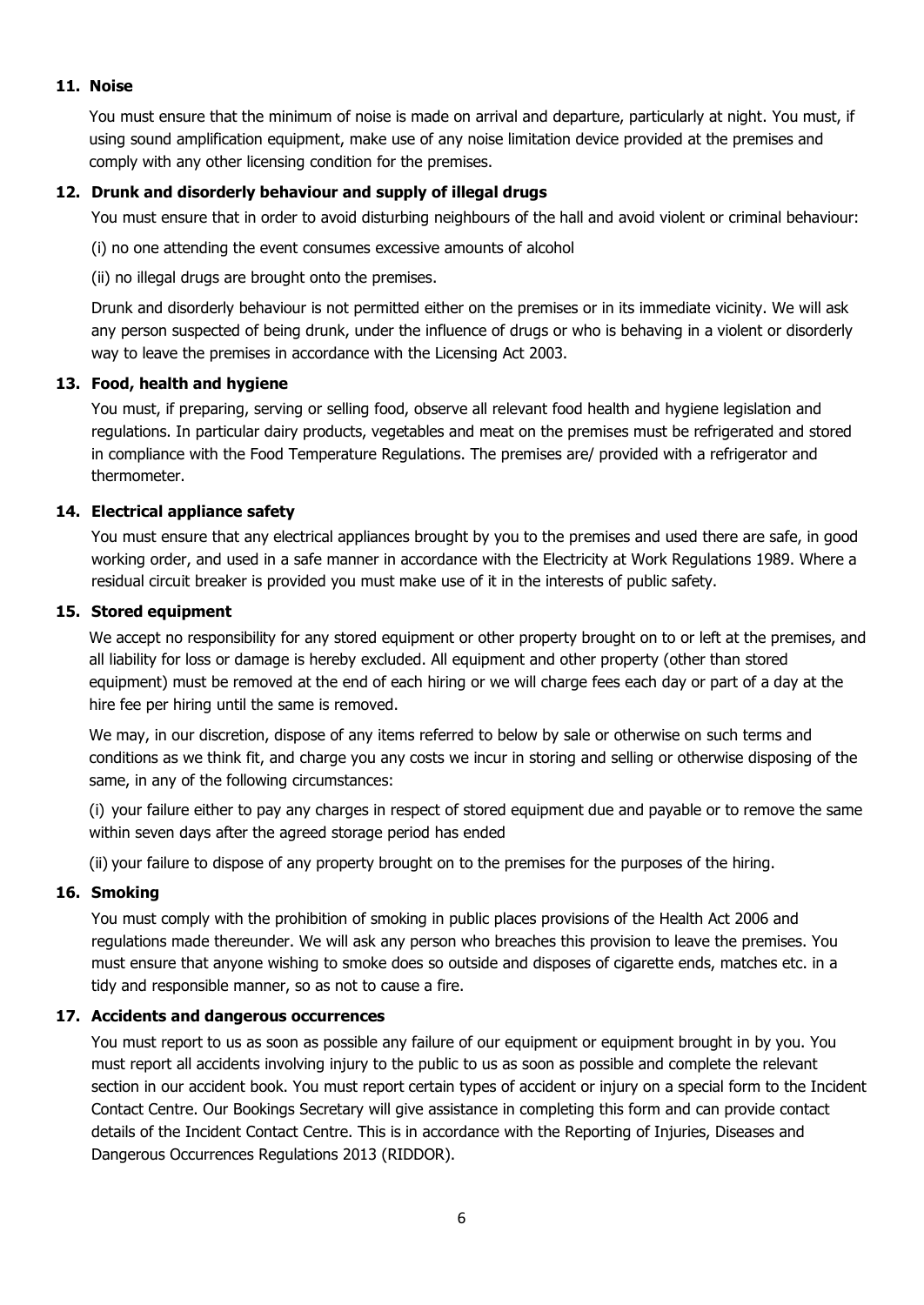#### **18. Explosives and flammable substances**

You must ensure that:

- (i) Highly flammable substances are not brought into, or used in any part of the premises.
- (ii) No internal decorations of a combustible nature (e.g. polystyrene, cotton wool) are erected without our consent.

#### **19. Heating**

You must ensure that no unauthorised heating appliances are used on the premises when open to the public without our consent. You must not use portable liquefied propane gas (LPG) heating appliances.

#### **20. Animals**

You must ensure that Guide dogs, Hearing dogs and assistance dog owners are allowed on the premises.

## **21. Fly posting**

You must not carry out or permit fly posting or any other form of unauthorised advertisements for any event taking place at the premises, and must indemnify and keep indemnified us accordingly against all actions, claims and proceedings arising from any breach of this Condition. If you fail to observe this Condition you may be prosecuted by the local authority.

#### **22. Sale of goods**

You must, if selling goods on the premises, comply with Fair Trading Laws and any code of practice used in connection with such sales. In particular, you must ensure that the total prices of all goods and services are prominently displayed, as must be the organiser's name and address and that any discounts offered are based only on Manufacturers' Recommended Retail Prices.

#### **23. Cancellation**

If you wish to cancel the booking before the date of the event and we are unable to conclude a replacement booking, we may, in our complete discretion, return the deposit or require payment of the hire fee.

We reserve the right to cancel this Agreement by giving you written notice in the event of:

- (i) the premises being required for use as a Polling Station for a Parliamentary or Local Government election or by-election;
- (ii) our reasonably considering that (a) such hiring will lead to a breach of licensing conditions, if applicable, or other legal or statutory requirements, or (b) unlawful or unsuitable activities will take place at the premises as a result of this hiring;
- (ii) the premises becoming unfit for your intended use;
- (iii) an emergency requiring use of the premises as a shelter for the victims of flooding, snowstorm, fire, explosion or those at risk of these or similar disasters.

In any such case you will be entitled to a refund of any deposit already paid, but we will not be liable to you for any resulting direct or indirect loss or damages whatsoever.

## **28. End of hire**

You are responsible for leaving the premises and surrounding area in a clean and tidy condition, properly locked and secured unless directed otherwise and any contents temporarily removed from their usual positions properly replaced, otherwise we may make an additional charge.

## **29. No alterations**

You must not make any alterations or additions to the premises nor install or attach any fixtures or placards, decorations or other articles in any way to any part of the premises without our prior written approval. In our discretion, any alteration, fixture or fitting or attachment which we have approved may remain in the premises at